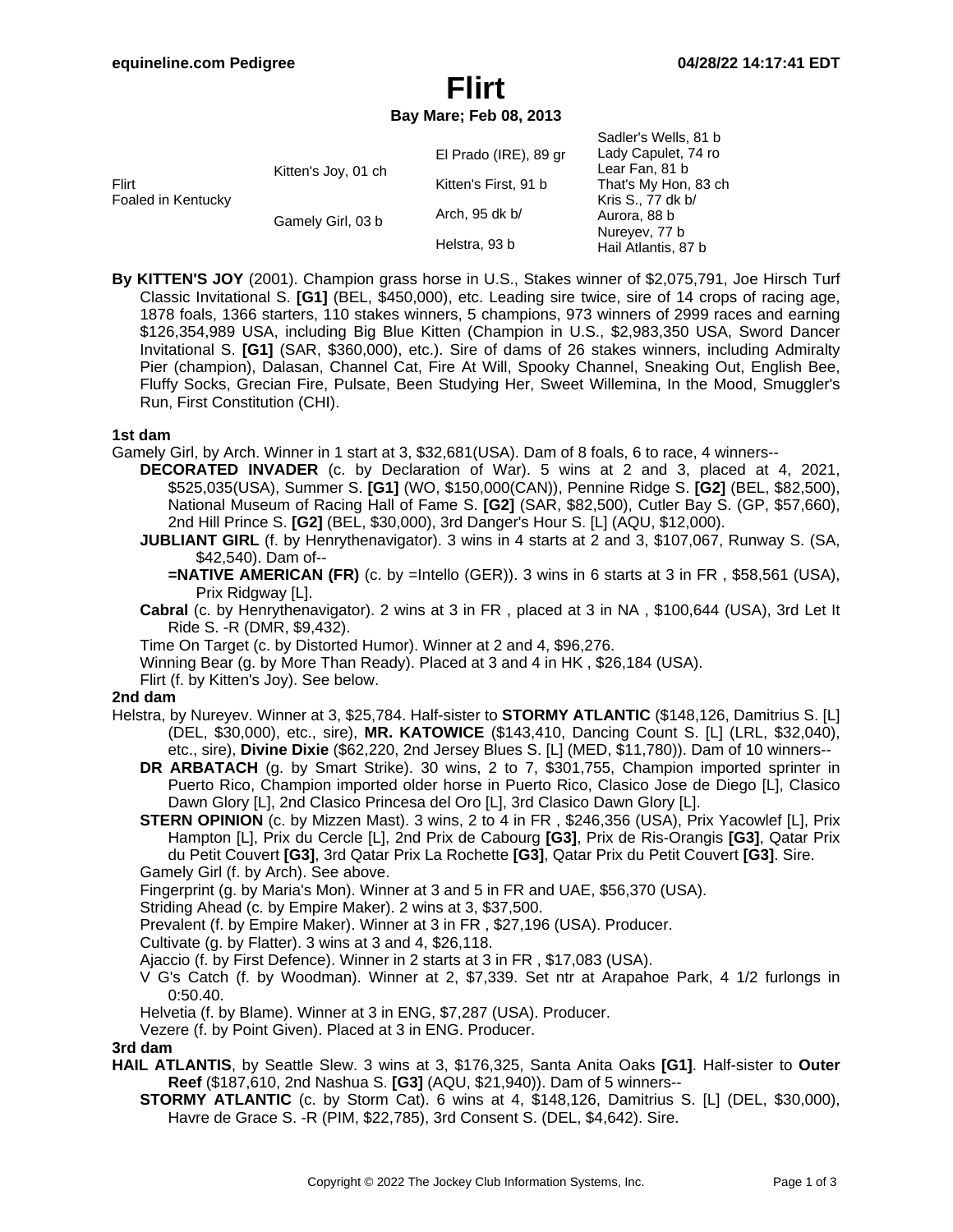# **Flirt**

### **Bay Mare; Feb 08, 2013**

- **MR. KATOWICE** (c. by Katowice). 6 wins, 2 to 5, \$143,410, Dancing Count S. [L] (LRL, \$32,040), 2nd Horatius S. [L] (LRL, \$10,955), Zwaanendael S. [L] (DEL, \$10,800). Sire.
- **Divine Dixie** (f. by Dixieland Band). 2 wins at 3, \$62,220, 2nd Jersey Blues S. [L] (MED, \$11,780). Dam of--
	- **BANDINI** (c. by Fusaichi Pegasus). 5 wins in 9 starts at 3 and 4, \$676,380, Toyota Blue Grass S. **[G1]** (KEE, \$465,000), Skip Away H. **[G3]** (GP, \$60,000), 2nd Fountain of Youth S. **[G2]** (GP, \$60,000). Set ntr at Gulfstream Park, 7 furlongs in 1:22.47. Set ntr at Gulfstream Park, 1 mile in 1:34.19. Sire.
	- **DISCOURSE** (f. by Street Cry (IRE)). 2 wins in 3 starts at 2 in ENG, \$49,086 (USA), German-Thoroughbred.com Sweet Solera S. **[G3]**. Dam of--
		- **BLOWN BY WIND (GB)** (g. by =Invincible Spirit (IRE)). 6 wins, 2 to 5, 2021 in ENG and UAE, \$188,659 (USA), Shadwell Jebel Ali Mile **[G3]**.
		- **=DISCURSUS (GB)** (f. by Dubawi (IRE)). 2 wins at 3 in FR and GER, \$36,491 (USA), Grosser Preis der Metallbau Burckhardt GmbH [L]. Producer.
		- **=HADITH (IRE)** (f. by =New Approach (IRE)). 2 wins in 3 starts at 2 in ENG, \$32,119 (USA), British Stallion Studs E.B.F. Montrose S. [L].
	- **My Mammy** (f. by Came Home). Winner at 2 and 4, \$68,220, 3rd Astoria S. [L] (BEL, \$10,930). Dam of--
		- **OUT FOR A SPIN** (f. by Hard Spun). 3 wins at 2 and 3, \$392,363, Central Bank Ashland S. **[G1]** (KEE, \$300,000), 2nd Bob Fortus Memorial S. (FG, \$15,000).
		- **FERDINANDA** (f. by Giant's Causeway). 4 wins at 3 and 4, \$282,700, Brookmeade S. -R (CNL, \$60,000), 2nd Sanibel Island S. [L] (GP, \$24,250).
		- **SWEET VICTORY** (f. by Blame). 4 wins in 6 starts at 2 and 3, \$208,065, Penn Oaks [L] (PEN, \$116,000), Honey Ryder S. (GP, \$45,105).
		- **Beacon Hill** (g. by Blame). 3 wins at 3 and 4, placed at 5, 2022, \$147,929, 2nd Point of Entry S. [L] (BEL, \$20,000).
	- Najoum (f. by Giant's Causeway). 2 wins in 3 starts at 2 in ENG, \$11,624 (USA). Dam of--
		- **LORD NORTH (IRE)** (g. by Dubawi (IRE)). 8 wins in 14 starts, 2 to 6, 2022 in ENG and UAE, \$4,984,593 (USA), Hwt. older horse at 5 on United Arab Emirates Free Hand., 7 - 9 1/2 fur., DP World Dubai Turf **[G1]** twice, Prince Of Wales's S. **[G1]**, Betway Brigadier Gerard S. **[G3]**, Weatherbys TBA James Seymour S. [L], 2nd Betway Winter Derby S. **[G3]**, etc.
	- Ashley Hall (f. by Maria's Mon). Winner at 3, \$31,660. Dam of--
		- **=LOCH LEIN (IRE)** (f. by =Invincible Spirit (IRE)). Winner at 2 and 3, 2021 in IRE and FR , placed in 1 start at 3, 2021 in ENG, \$73,685 (USA), Prix Amandine [L], 3rd Japan Racing Association Sceptre S. **[G3]**, Coolmore Stud No Nay Never Fairy Bridge S. **[G3]**.
		- **=Pedestal (IRE)** (g. by =Invincible Spirit (IRE)). 3 wins at 2 and 8, 2022 in ENG and IRE, \$43,787 (USA), 3rd Windsor Castle S. [L].
		- My Philly Girl (f. by Empire Maker). Winner at 3 and 4, \$81,160. Dam of--
			- **MY PHILLY TWIRL** (f. by Hard Spun). 3 wins in 4 starts at 3, 2022, \$124,870, Sanibel Island S. [L] (GP, \$60,140).
	- Divine Lady (f. by Kris S.). Winner at 4, \$40,520. Dam of--
		- Harper Grace (f. by Pulpit). Unraced. Dam of--
			- **Linburgh's Kitten** (g. by Kitten's Joy). 2 wins at 3, \$146,230, 2nd Showing Up S. (GPW, \$13,950). Set ncr at Kentucky Downs, 6 1/2 furlongs in 1:16.11.
- Helstra (f. by Nureyev). See above.
- Very Far (g. by Forestry). Winner at 3 in ENG, \$11,182 (USA).
- Crafty Atlantic (f. by Crafty Prospector). Placed at 3, \$6,300. Dam of--
	- **ATLANTIC PAWS** (c. by Cat Thief). 11 wins, 3 to 8, \$189,860, Puck S. (CRC, \$35,000), 3rd Needles S. (CRC, \$12,600).
	- **Isn't She Grand** (f. by Grand Reward). 9 wins, 2 to 5, \$242,410, 2nd Garland of Roses S. (AQU, \$13,000). Producer.
- Atlantic Blue (f. by Nureyev). Unraced. Dam of--
	- **ATLANDO (IRE)** (g. by \$Hernando (FR)). 7 wins, 3 to 6 in FR and NA , \$419,405 (USA), San Luis Obispo H. **[G2]** (SA, \$90,000), Knickerbocker H. **[G3]** (BEL, \$90,000), Prix de Boulogne [L], Cougar II H. -R (DMR, \$53,361), 2nd San Gabriel H. **[G2]** (SA, \$30,000), etc.
	- **=INCANTO DREAM (GB)** (c. by \$Galileo (IRE)). 4 wins at 3 and 4 in FR , \$372,650 (USA), Prix Maurice de Nieuil **[G2]**, Prix de la Porte de Madrid [L], 2nd Qatar Prix du Cadran **[G1]**, Prix